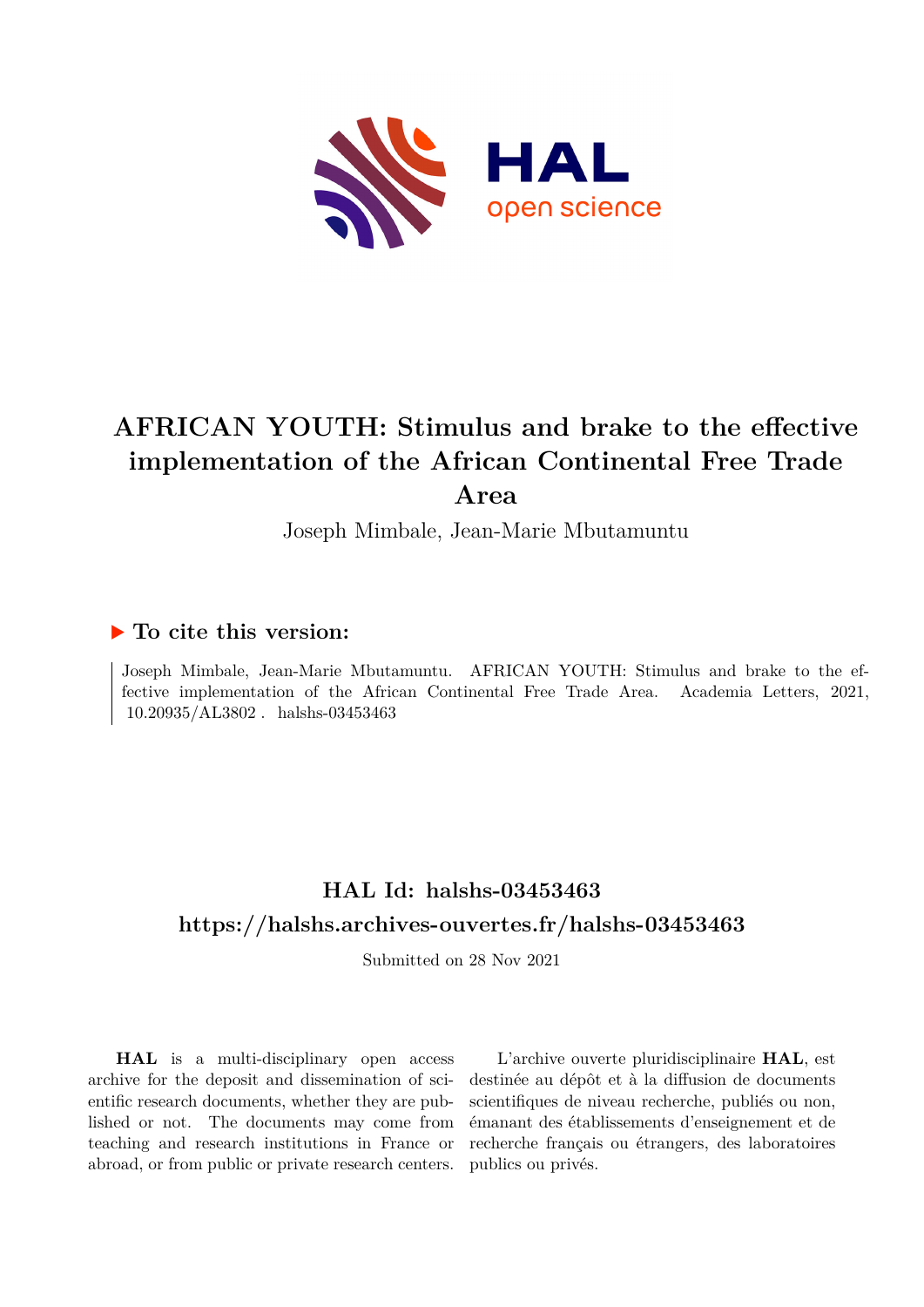## ACADEMIA Letters

# *AFRICAN YOUTH: Stimulus and brake to the effective implementation of the African Continental Free Trade Area*

Joseph Mimbale, University of Kinshasa Jean-Marie Mbutamuntu, University of Kinshasa

### **Abstract**

This paper proposes to explain why African youth can be both an "opportunity" (asset) and a "risk" (problem) in the implementation of the African Continental Free Trade Area (AfCFTA). The paper begins by defining the theoretical framework of the analysis. It then presents the demographic trends in Africa to illustrate the place of African youth in the paradigmatic renewal of the continent. From these trends, it makes two fundamental arguments justifying the interest of relying on African youth in order to capitalize on the gains of the AfCFTA. Finally, this paper considers that relying on youth for effective implementation of the AfCFTA is of undeniable importance for two reasons: (1) Because youth are a catalyst for the future progress of the continent. (2) Because youth can be a liability if nothing is done to address unemployment; boost quality job creation; change the youth training paradigm; and promote STEM (*Science, Technology, Engineering and Math*).

**Keywords:** African Youth, African Continental Free Trade Area, regional economic integration, Intra-trade

*Academia Letters, October 2021* ©2021 by the authors — Open Access — Distributed under CC BY 4.0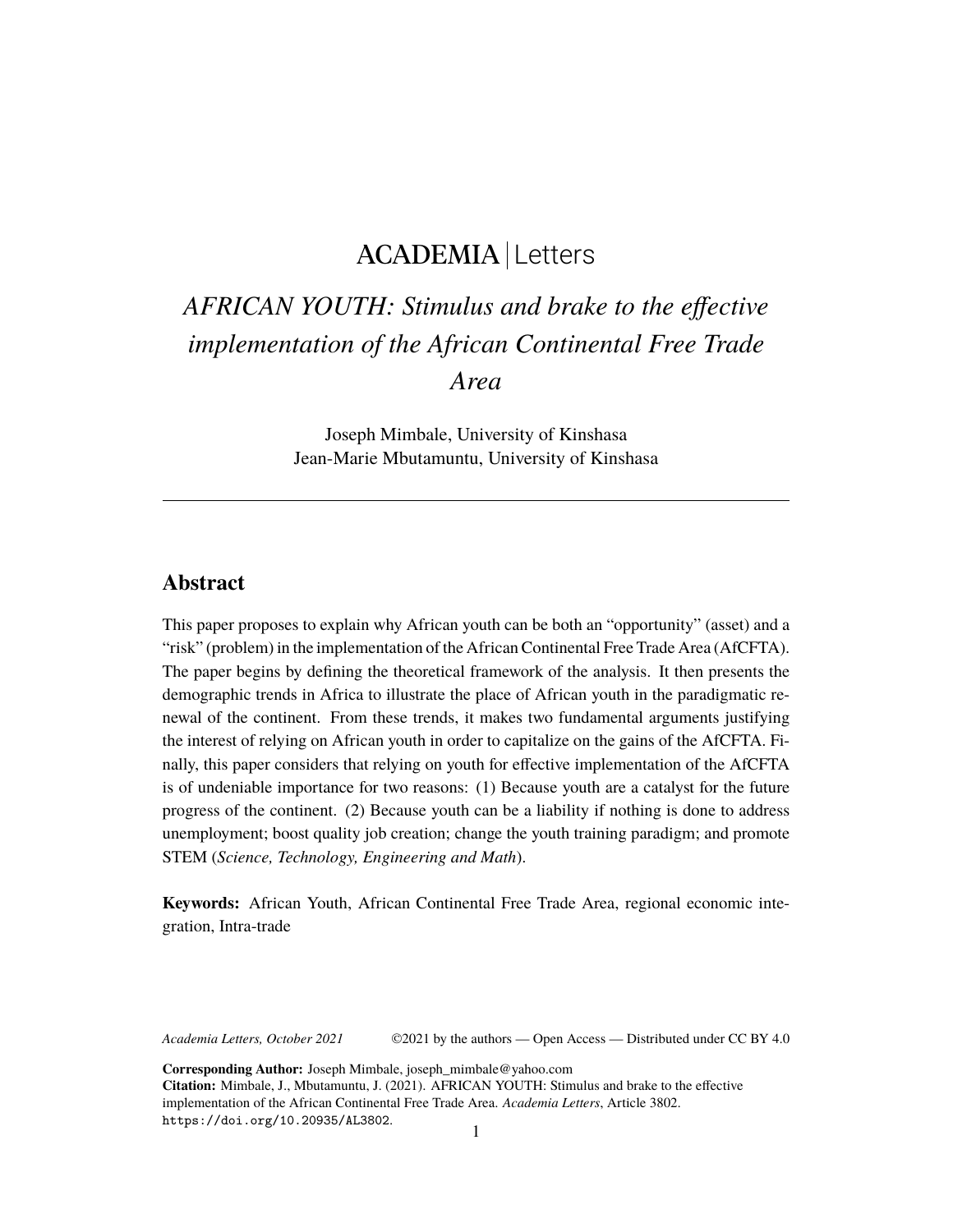## **Introduction**

The AfCFTA will enter into force on May 30, 2019, making it the world's largest tariff zone in terms of the number of participating countries. At this stage, all African countries except Eritrea have signed the accession agreement and 36 countries (including 19 African least developed countries, or LDCs) have ratified it (Luke et al., 2021). This is a dream for many, but it is still far from being realized, given the long road ahead in negotiating all the modalities for implementing the agreement, as well as the gap that exists between regional initiatives and the everyday lives of African people. The AfCFTA reminds us without a doubt of the signing of the Treaty of Rome in 1957, at the origins of what would become the European Union (Bitsch, 2008). Yet, from an economic point of view, Africa would have everything to gain from a common market of 1.2 billion people.

Today, trade between Africa and other continents represents only 3% of world trade and only 16% of the trade of African countries is with other countries on the continent. In Europe it is nearly 68% (CNUCED, 2019). According to the United Nations Economic Commission for Africa, the AfCFTA has the potential to boost intra-African trade by 52.3 per cent by eliminating import duties, and that trade could double if non-tariff barriers were lowered (CNUCED, 2019).

But here we are talking only from a synoptic point of view, that of the states. The objective of this research is to show why youth mobilization and organization is important for effective implementation of the AfCFTA. It begins by setting out the theoretical framework for the research. It then presents demographic trends in Africa to illustrate the place of African youth in the renewal of the continent's development paradigms. From these trends, it makes two fundamental arguments to justify relying on African youth to capitalize on the gains of the AfCFTA.

## **I. Theoretical framework**

Two major debates remarkably illustrate the situation of African youth. The first calls for an unparalleled Afro-pessimism for Africa's change. The second, shows an Afro-optimism for the change of the continent. To support this argument, this research considers two dates (2000 and 2011) and two titles ("*Hopeless Africa*" and "*The hopeful continent: Africa rising*") from the same newspaper, The Economist.

*Academia Letters, October 2021* ©2021 by the authors — Open Access — Distributed under CC BY 4.0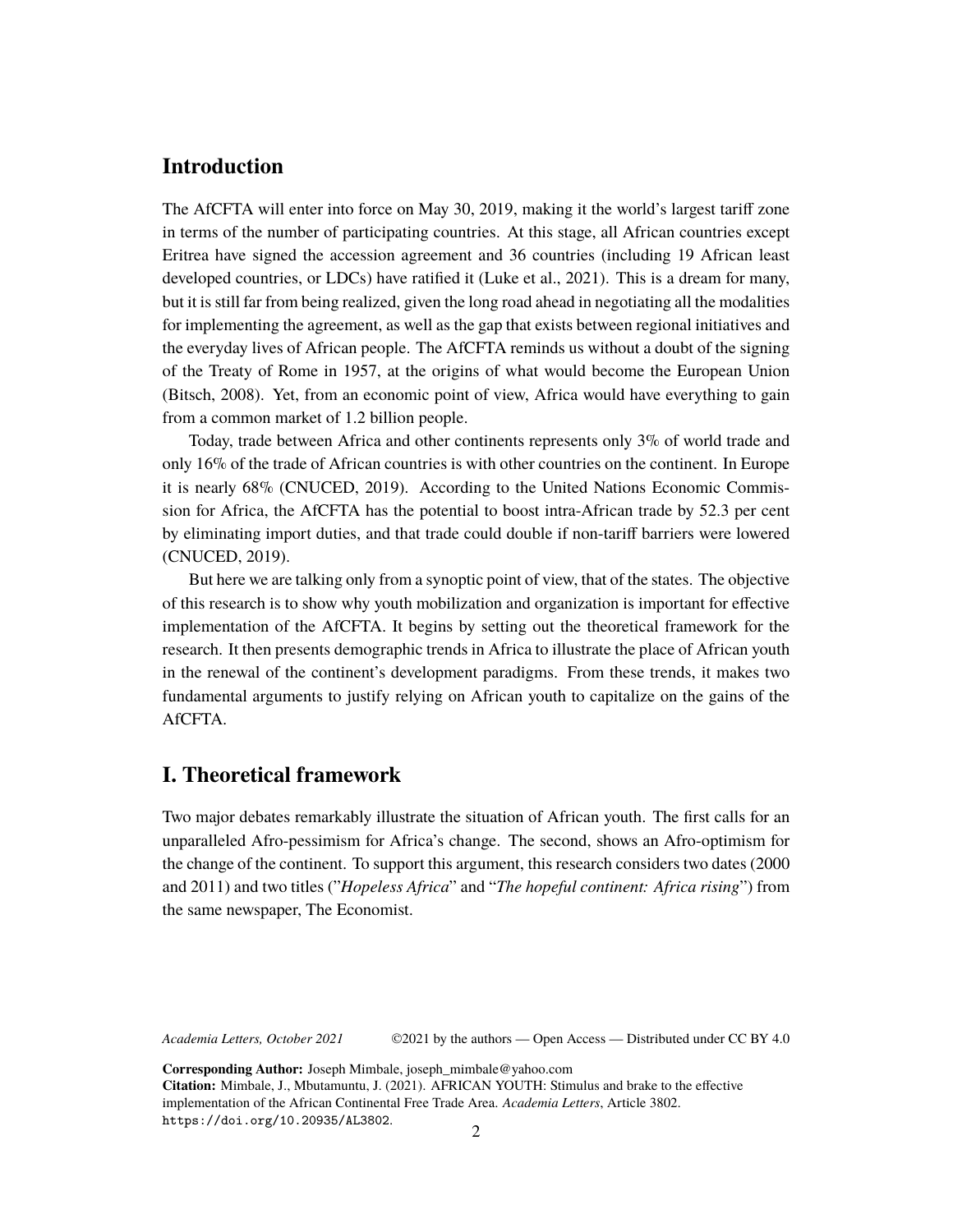#### **A – The Hopeless continent**

At the dawn of the third millennium, The Economist devoted a special issue to Africa. And the main title of The Economist (2000) is "*The Hopeless continent*". And the articles that followed are the height of what can only be called "Afro-pessimism".

This reading grid is based on the idea that Black Africa is off to a bad start (Dumont, 1962). This title by René Dumont, dating from 1962, is repeated over and over again in many books, articles and various comments concerning the continent. The radical Afro-pessimism of some is fed by the idea that there are blockages maintained by the Africans themselves, which no development aid will be enough to overcome. In this context, The Economist had developed reflections that tended to indicate that economists have tried all the formulas and that, in the end, if rational economic formulas do not work, it is because the problem of Africa is Africa itself, it is the African youth itself, it is the Africans themselves.

#### **B – The hopeful continent: Africa rising**

In 2011, the same newspaper, The Economist, looking at what it had published in 2000, wrote this time "*The hopeful continent: Africa rising*" (The Economist, 2011)». What happened between the two limits? Ten years, of course. But in those ten years, what has actually happened to bring us out of the depths of Afro-pessimism for a title like this, which seems to be the very hallmark of Afro-optimism? The answer is that there has been a profound transformation of the African continent during this period. Transformations in terms of political governance initiatives but especially in terms of demographic trends.

## **II. Demographic dynamics in Africa**

In less than half a century (2000-2050), the world population will experience two major trends:

- More young people in the developing world, more old people in the "*rich*" countries (Rabier and Djoufelkit, 2021). With 75% of the population under 35 years of age and only 3% over 65 years of age (2019) in Africa, the inclusion of young people in economic and social life remains and will remain the major challenge for public policies. The categorization "*developed countries versus poor countries*" will be increasingly coupled with an equally structuring categorization "*old countries versus young countries*".

- The unparalleled increase in the African population and a considerable decrease in the population of the rest of the world. The world's population is expected to increase by 2 billion people by the middle of the 21st century, but then it will decrease (Vollset et al., 2020).

*Academia Letters, October 2021* ©2021 by the authors — Open Access — Distributed under CC BY 4.0

**Corresponding Author:** Joseph Mimbale, joseph\_mimbale@yahoo.com

**Citation:** Mimbale, J., Mbutamuntu, J. (2021). AFRICAN YOUTH: Stimulus and brake to the effective implementation of the African Continental Free Trade Area. *Academia Letters*, Article 3802. <https://doi.org/10.20935/AL3802>.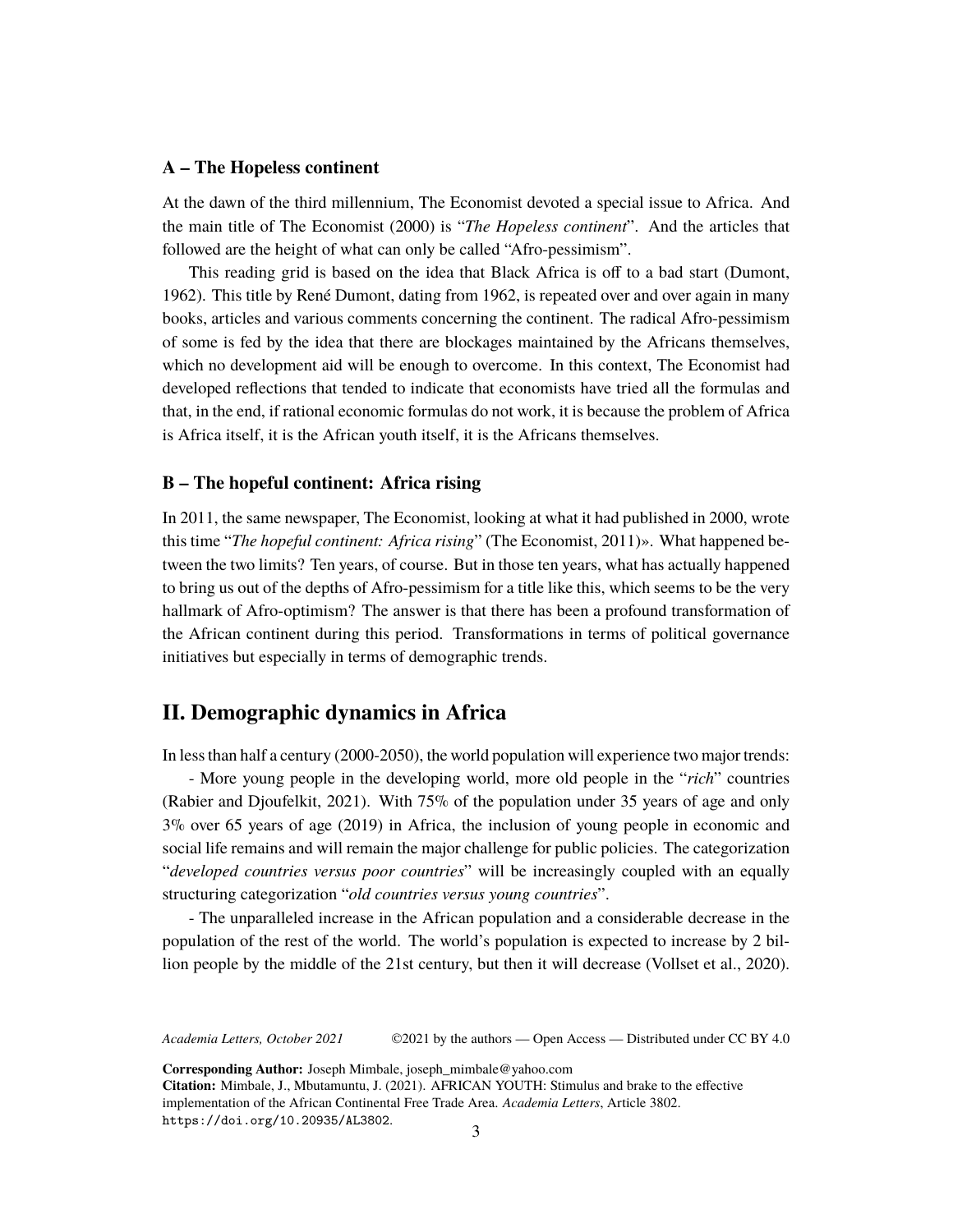Africa's population will continue to grow throughout the century and one in four people will be African.

### **III. Dichotomous importance of African youth**

There are two fundamentally dichotomous arguments for why youth are important to the effective implementation of the AfCFTA.

#### **A – African youth as a catalyst for progress**

Demographic projections in Africa indicate the emergence of a continent composed mainly of young people (MO IBRAHIM FOUNDATION, 2019) – a youth capable of contributing to sustainable growth and development. Indeed, by 2050, one third of the world's young population is expected to live on the continent (Mariama, 2018). This involves Africa's large and rapidly growing youth workforce, which is a valuable asset with the potential to generate a demographic dividend, produce socio-economic gains – and stand out as a transformational change driver par excellence [7]. These young people can be a source of innovation, creativity, talent and energy on which the future prosperity of the continent will depend. Hence the importance of mobilizing them, raising their awareness and making them responsible for the implementation of the AfCFTA.

#### **B – African youth as an obstacle to progress**

Africa's youth also constitute a potential liability to regional initiatives such as the AfCFTA if nothing is done to: (1) find solutions to the unemployment problem; (2) boost quality job creation, (3) change the youth training paradigm and promote STEM.

It should be noted, first of all, that today, the AfCFTA is certainly intended to transform the 55 African countries, but there are prerequisites. Because Africa is called to reconcile with its youth and especially when we know that it has an extremely important youth representing 60% of the unemployed of the continent (World Bank, 2020) and that it is necessary to find work for him…In addition to high unemployment, African youth have few opportunities to find decent work. This is because young people often work in the informal economy-which is characterized by low wages, unsafe or exploitative working conditions, low productivity, and less stable employment. The latest report of the International Labor Organization (2018) on this subject, dating from 2018, reports that 94.9% of people aged 15 to 24 in Africa work in the informal economy.

*Academia Letters, October 2021* ©2021 by the authors — Open Access — Distributed under CC BY 4.0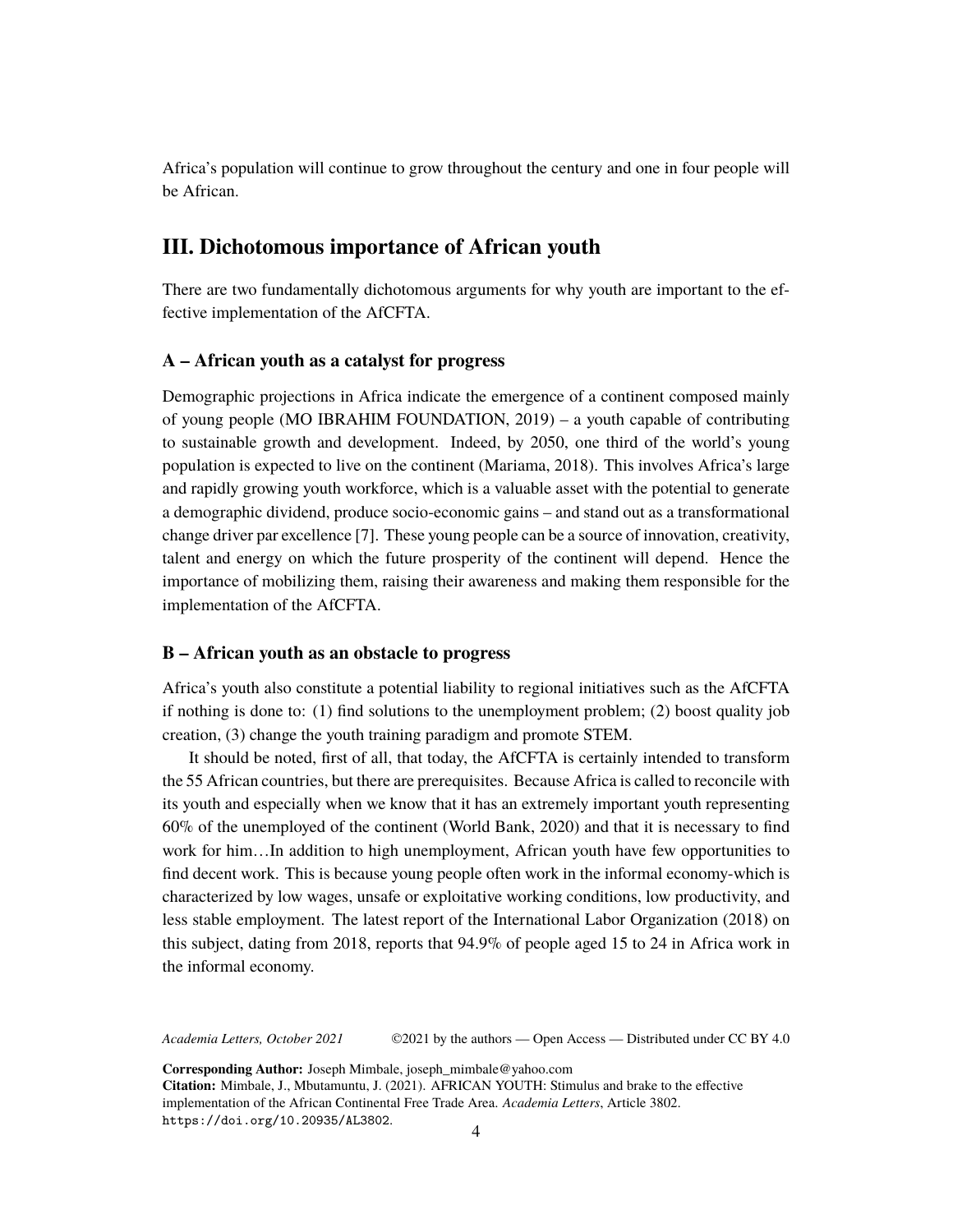Also, access to quality education remains a challenge in Africa and is one of the many barriers limiting access to decent jobs. Yet African youth today need skills such as entrepreneurship, e-commerce, creativity, and technical innovation to make progress toward the Sustainable Development Goals. Therefore, STEM education will educate young people in the four specific subjects (*Science, Technology, Engineering and Math*) by adopting an interdisciplinary and applied approach - a foundation for innovation and a stimulus for initiative.

## **Conclusion**

Mobilizing and relying on youth for effective implementation of the AfCFTA is of undeniable importance for two reasons. First, because youth are a catalyst for the continent's future progress. Second, because youth can be a liability if nothing is done to: (1) find solutions to the unemployment problem; (2) boost the creation of quality jobs, (3) change the youth training paradigm and promote STEM.

*Academia Letters, October 2021* ©2021 by the authors — Open Access — Distributed under CC BY 4.0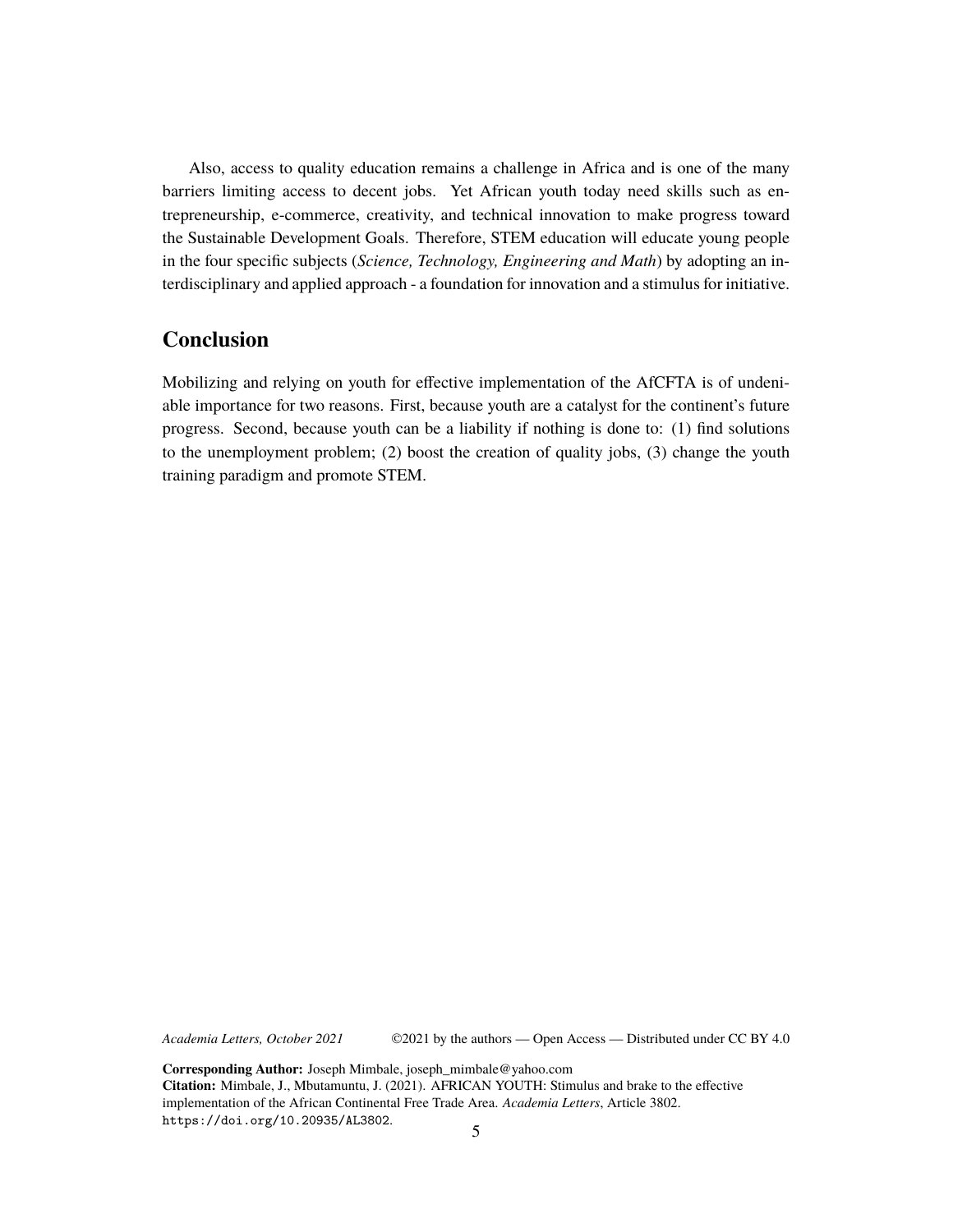## **References**

- Bitsch M-T (2008) *Histoire de La Construction Européenne de 1945 à Nos Jours*. Editions c. Paris.
- CNUCED (2019) *Le développement économique en Afrique*. Génève. DOI: 10.18356/7485eaabfr.
- Dumont R (1962) *L'Afrique Noire Est Mal Partie*. Seuil. Paris. Available at: [https://www.](https://www.seuil.com/ouvrage/l-afrique-noire-est-mal-partie-rene-dumont/9782021086447.) [seuil.com/ouvrage/l-afrique-noire-est-mal-partie-rene-dumont/9782021086447.](https://www.seuil.com/ouvrage/l-afrique-noire-est-mal-partie-rene-dumont/9782021086447.)
- ILO (2018) *Women and Men in the Informal Economy: A Statistical Picture*. *OIT*. Third Edit. Genève. DOI: 10.1179/bac.2003.28.1.018.
- Luke D, Ameso J and Bekele MG (2021) Entrée en vigueur de la ZLECAf en 2021. Available at: <https://trade4devnews.enhancedif.org/fr/op-ed/entree-en-vigueur-de-la-zlecaf-en-2021> (accessed 17 April 2021).
- Mariama S (2018) Figures of the week: Africa's growing youth population and human capital investments. Available at: [https://www.brookings.edu/blog/africa-in-focus/2018/09/20/](https://www.brookings.edu/blog/africa-in-focus/2018/09/20/figures-of-the-week-africas-growing-youth-population-and-human-capital-investments/) [figures-of-the-week-africas-growing-youth-population-and-human-capital-investments/](https://www.brookings.edu/blog/africa-in-focus/2018/09/20/figures-of-the-week-africas-growing-youth-population-and-human-capital-investments/)(accessed 18 April 2021).
- MO IBRAHIM FOUNDATION (2019) *Africa's Youth: Jobs or Migration ?* London.
- Rabier S and Djoufelkit H (2021) Le basculement démographique du monde comme nouvel horizon du développement. Available at: [https://ideas4development.org/basculement](https://ideas4development.org/basculement-demographique-horizon-developpement/)[demographique-horizon-developpement/](https://ideas4development.org/basculement-demographique-horizon-developpement/) (accessed 17 October 2021).
- The Economist (2000) The Hopeless continent. Available at: [https://www.economist.com/](https://www.economist.com/weeklyedition/2000-05-13) [weeklyedition/2000-05-13](https://www.economist.com/weeklyedition/2000-05-13) (accessed 16 March 2017).
- The Economist (2011) The hopeful continent: Africa rising. Available at: [https://www.](https://www.economist.com/leaders/2011/12/03/africa-rising) [economist.com/leaders/2011/12/03/africa-rising](https://www.economist.com/leaders/2011/12/03/africa-rising) (accessed 15 March 2017).
- Tomiwa O (2020) Kenya Leads Africa's Mobile Money Revolution with M-PESA Dominating over 98% of its Market. Available at: [https://technext.ng/2020/07/06/kenya-leads](https://technext.ng/2020/07/06/kenya-leads-africas-mobile-money-revolution-with-m-pesa-dominating-over-98-of-its-market/)[africas-mobile-money-revolution-with-m-pesa-dominating-over-98-of-its-market/](https://technext.ng/2020/07/06/kenya-leads-africas-mobile-money-revolution-with-m-pesa-dominating-over-98-of-its-market/)(accessed 18 April 2021).

Vollset SE, Goren E, Yuan CW, et al. (2020) Fertility, mortality, migration, and population

*Academia Letters, October 2021* ©2021 by the authors — Open Access — Distributed under CC BY 4.0